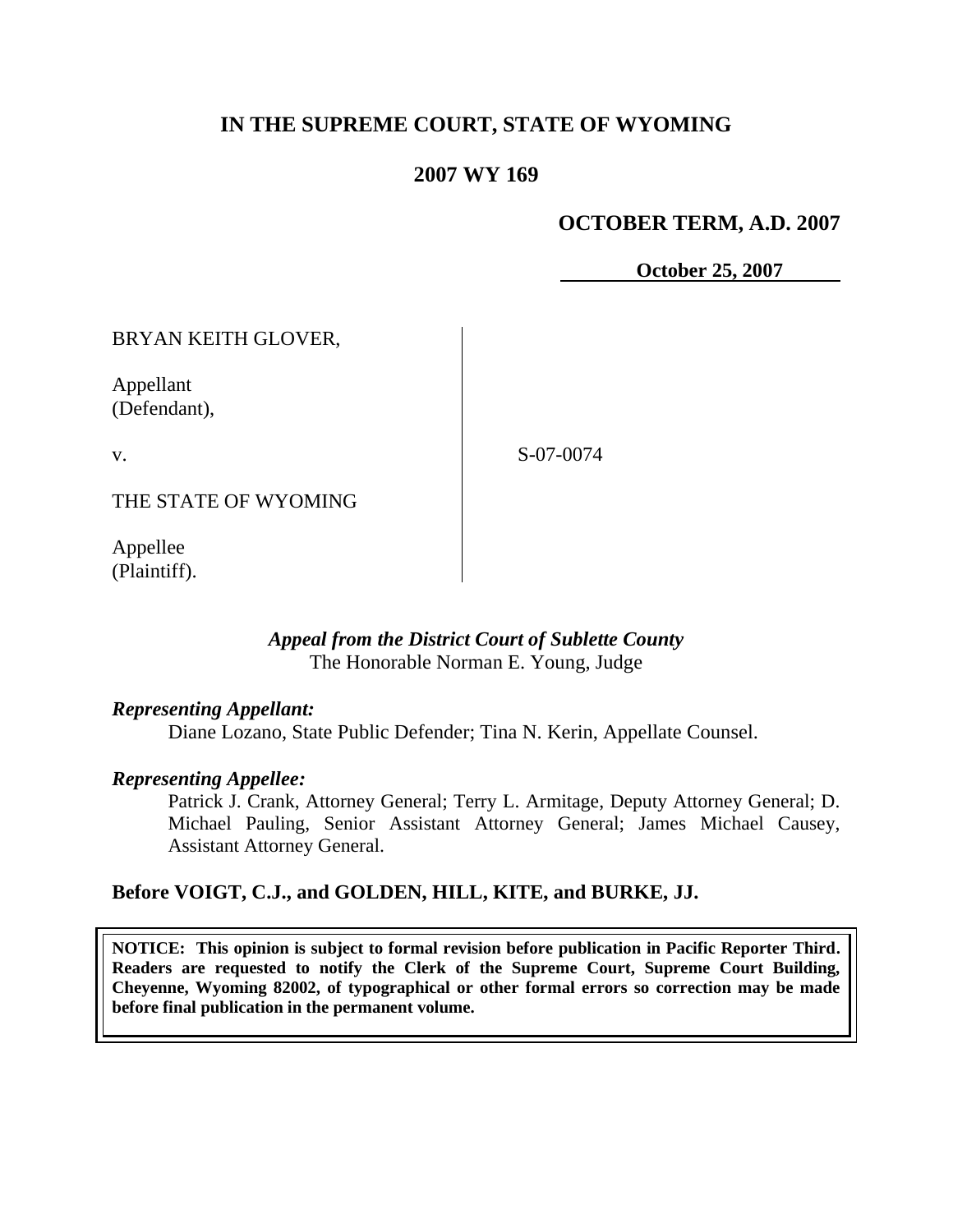### **KITE, Justice.**

[¶1] Bryan Keith Glover was convicted by a jury of misdemeanor battery. In addition to sentencing him to a period of incarceration, the district court ordered Mr. Glover to pay restitution to the victim and reimburse the State of Wyoming for his court-appointed counsel fees. In his appeal to this Court, Mr. Glover claims the district court erred in ordering him to make those payments. We find no error and affirm.

#### **ISSUES**

[¶2] The parties are in agreement that the issues for this Court's determination are whether the district court erred in ordering Mr. Glover to pay restitution to the victim and to reimburse the State for his public defender fees.

### **FACTS**

[¶3] On April 9, 2006, Mr. Glover went to the Wheel-In Bar in Big Piney, Wyoming and took the car that his estranged wife had driven to the bar. Upon discovering the car was gone from the parking lot, Mr. Glover's wife and Deena Longoria went to Mr. Glover's home to retrieve the car. Mrs. Glover gave the keys to Ms. Longoria and asked her to drive. As Ms. Longoria got into the car, Mr. Glover punched her in the face, fracturing her nose and both eye sockets. Ms. Longoria was required to undergo reconstructive surgery to repair the damage to her face and left eye.

[¶4] The State charged Mr. Glover with aggravated assault and battery. A jury convicted him of misdemeanor battery, a lesser included offense. The district court sentenced him to 180 days in jail with credit for 180 days served prior to imposition of the sentence and Mr. Glover was released from jail. The district court also ordered Mr. Glover to pay \$101,213.71 in restitution to Ms. Longoria, which included \$11,840 in future medical costs for reconstructive eye surgery. Additionally, the district court ordered Mr. Glover to pay \$12,500 in public defender fees.

## **STANDARD OF REVIEW**

[¶5] We review factual challenges to district court orders awarding restitution for abuse of discretion. An order awarding restitution should be supported by sufficient evidence to afford a reasonable basis for estimating the loss. A victim impact statement is credible evidence to support an order of restitution. *Frederick v. State*, 2007 WY 27, ¶ 14, 151 P.3d 1136, 1141 (Wyo. 2007).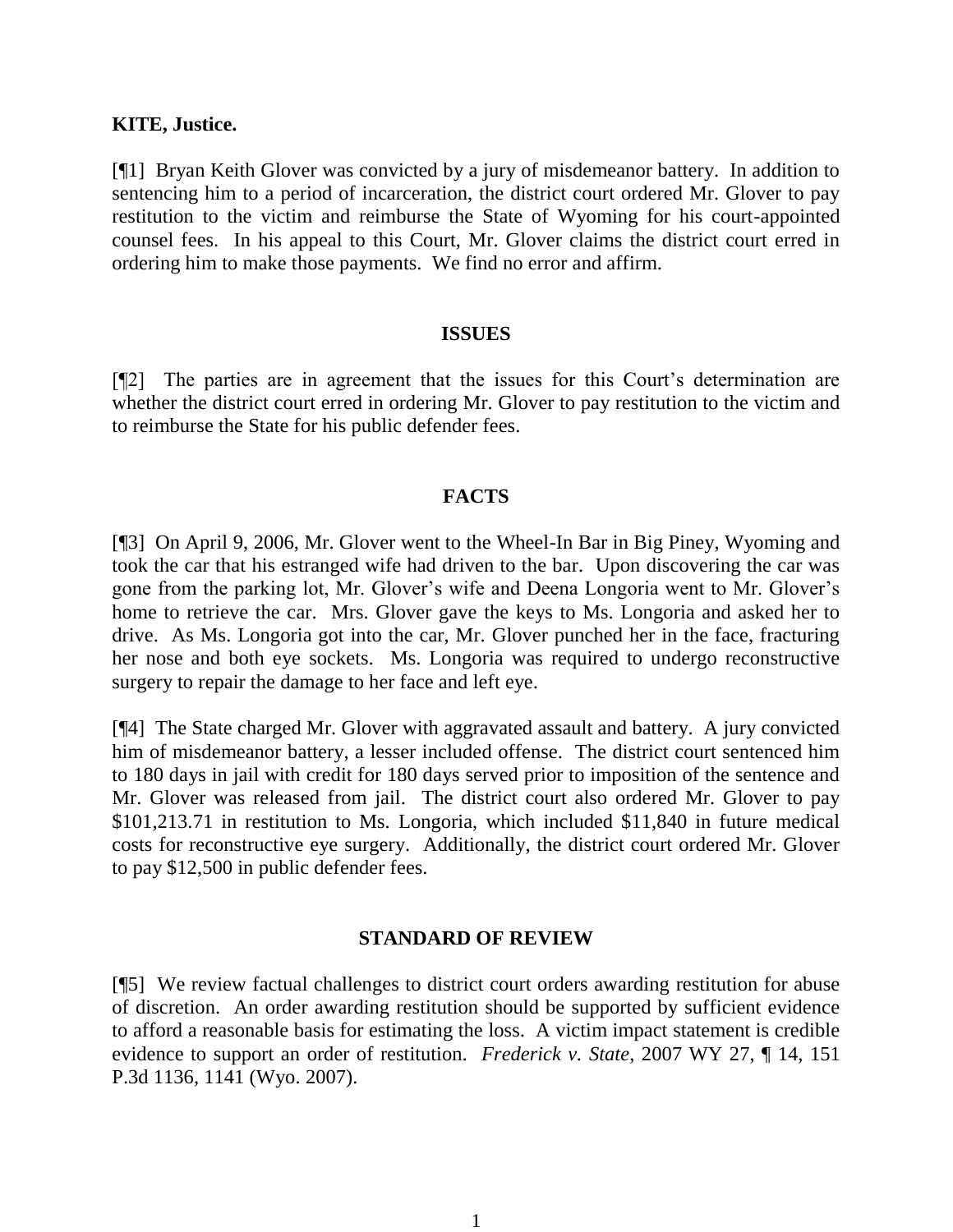[¶6] Mr. Glover did not object to the district court's order requiring him to reimburse the State for the public defender fees. We review claims of error where no objection was made in district court for plain error. This standard requires Mr. Glover to prove: the incident alleged as error clearly appears in the record, the alleged error violated a clear and unequivocal rule of law, and the error denied him a substantial right resulting in material prejudice. *Martin v. State*, 2007 WY 2, ¶ 31, 149 P.3d 707, 714 (Wyo. 2007).

# **DISCUSSION**

### **1.** *Restitution*

[¶7] Mr. Glover claims the evidence presented was not sufficient to establish that his conduct proximately caused Ms. Longoria's pecuniary damages. He asserts the State provided no direct, credible evidence at the sentencing hearing concerning Ms. Longoria's damages or Mr. Glover's involvement in inflicting them. He argues the only evidence presented, which consisted of the hearsay testimony of Robin Clover, the director of the domestic violence sexual assault program, about statements Ms. Longoria and her doctor made to her concerning future medical care and past and future medical bills, was insufficient to support the district court's order.

[¶8] The State responds that the district court was required to order Mr. Glover to pay restitution unless it specifically found he had neither the present nor future ability to pay. The State further asserts that the evidence presented at trial clearly showed that Mr. Glover battered Ms. Longoria, resulting in severe facial injuries requiring extensive medical care and a jury verdict finding him guilty of battery. The State also points out that Mr. Glover admitted at sentencing that he caused Ms. Longoria's injuries. Finally the State asserts that the amount of Ms. Longoria's pecuniary damages was properly established at the sentencing hearing through the testimony of the victim's advocate.

[¶9] Wyoming's restitution statutes provide in relevant part:

## **§ 7-9-101. Definitions.**

\* \* \* \*

(iii) "Pecuniary damage" means all damages which a victim could recover against the defendant in a civil action arising out of the same facts or event, including damages for wrongful death. It does not include punitive damages and damages for pain, suffering, mental anguish and loss of consortium.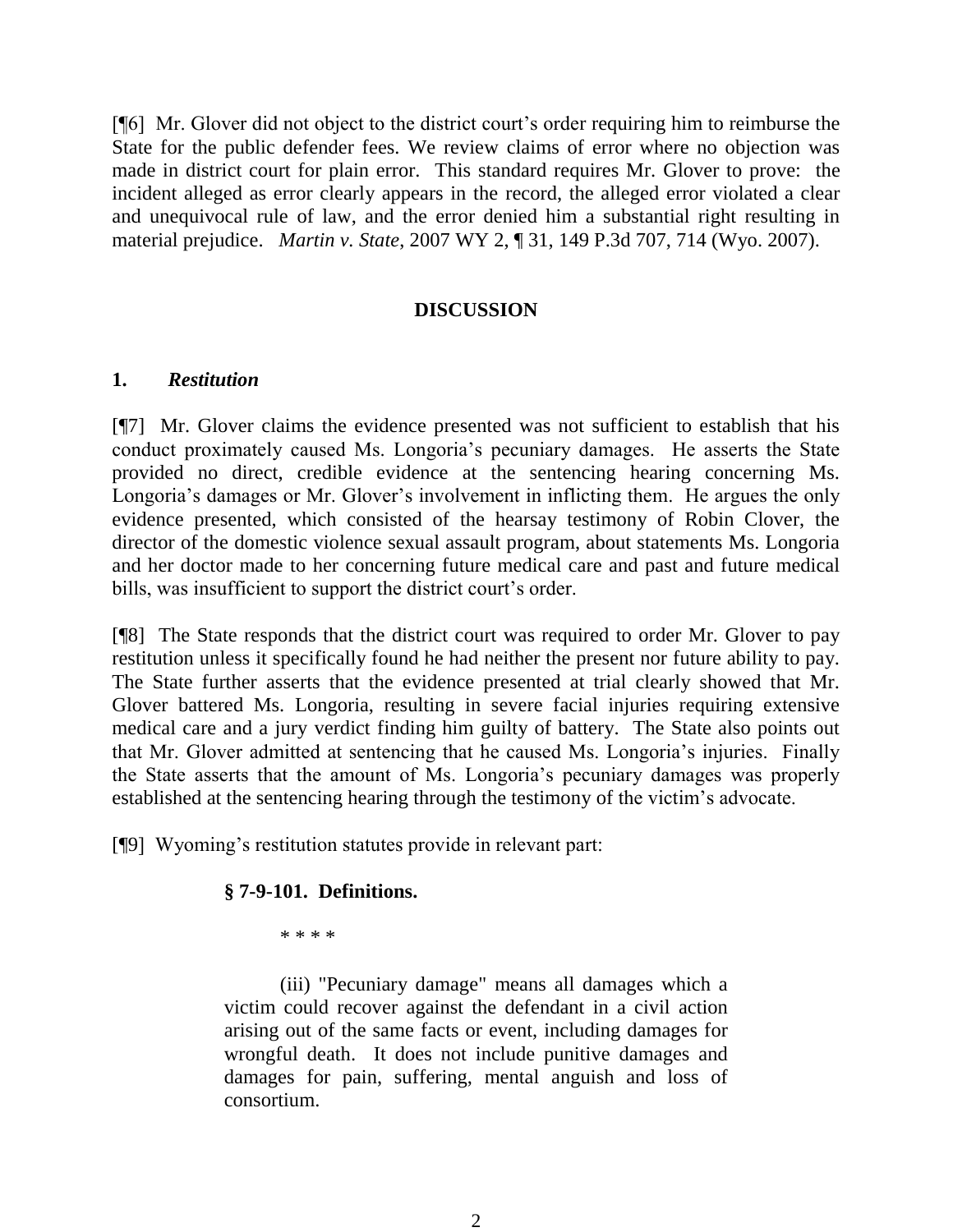(iv) "Restitution" means full or partial payment of pecuniary damage to a victim.

(v) "Victim" means a person who has suffered pecuniary damage as a result of a defendant's criminal activities. An insurer which paid any part of a victim's pecuniary damages shall be regarded as the victim only if the insurer has no right of subrogation and the insured has no duty to pay the proceeds of restitution to the insurer.

#### **§ 7-9-102. Order to pay upon conviction.**

In addition to any other punishment prescribed by law the court shall, upon conviction for any misdemeanor or felony, order a defendant to pay restitution to each victim as determined under W.S. 7-9-103 and 7-9-114 unless the court specifically finds that the defendant has no ability to pay and that no reasonable probability exists that the defendant will have an ability to pay.

#### **§ 7-9-103. Determination of amount owed; execution.**

(a) As part of the sentencing process including deferred prosecutions under W.S. 7-13-301, in any misdemeanor or felony case, the prosecuting attorney shall present to the court any claim for restitution submitted by any victim.

(b) In every case in which a claim for restitution is submitted, the court shall fix a reasonable amount as restitution owed to each victim for actual pecuniary damage resulting from the defendant's criminal activity, and shall include its determination of the pecuniary damage as a special finding in the judgment of conviction or in the order placing the defendant on probation under W.S. 7-13-301. In determining the amount of restitution, the court shall consider and include as a special finding, each victim's reasonably foreseeable actual pecuniary damage that will result in the future as a result of the defendant's criminal activity. . . .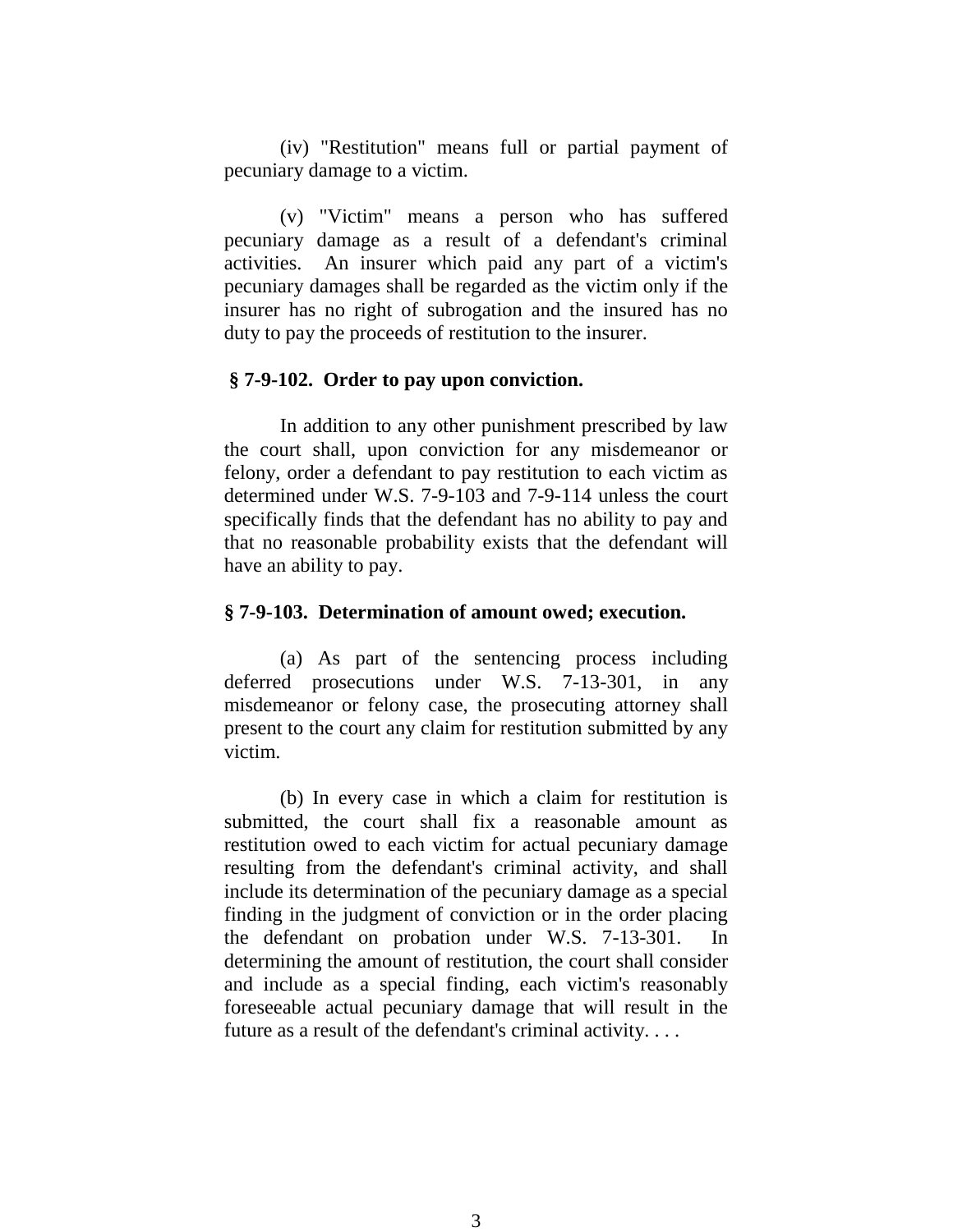(c) The court shall order the defendant to pay all or part of the restitution claimed or shall state on the record specific reasons why an order for restitution was not entered. If the court determines that the defendant has no ability to pay and that no reasonable probability exists that the defendant will have an ability to pay in the future, the court shall enter specific findings in the record supporting its determination.

[¶10] Pursuant to these provisions, the district court was required to order Mr. Glover to pay all or part of the damages Ms. Longoria could recover against him in a civil action for battery, including reasonably foreseeable future damages, unless the court found that Mr. Glover had no ability to pay at the time of his conviction and no reasonable probability of being able to pay in the future. Substantial evidence was presented at trial showing that Mr. Glover inflicted the injuries sustained by Ms. Longoria. Based upon the evidence presented, the jury found Mr. Glover guilty of battery. At the sentencing hearing, Mr. Glover admitted that he struck Ms. Longoria and caused her injuries. There is no question Ms. Longoria could have recovered damages in the amount of her medical bills in a civil action arising out of the battery, including reasonably foreseeable future bills.

[¶11] Testimony presented at trial showed that Ms. Longoria suffered severe injuries as a result of Mr. Glover striking her, including a Le Forte fracture,<sup>1</sup> a nasal ethmoid complex fracture,<sup>2</sup> a comminuted fracture of the left eye orbit,<sup>3</sup> a fractured zygoma and fractures of both maxilla. Testimony presented at the sentencing showed that Ms. Longoria's medical bills totaled \$101,213.71, including \$11,840.00 for future reconstructive eye surgery which her doctor indicated was necessary. Although the testimony as to the amount of the medical bills came from the victim's advocate, rather than Ms. Longoria herself, we have held in previous cases that the evidence necessary to support a restitution award is that which affords a reasonable basis for estimating the loss. *Brock v. State*, 967 P.2d 26, 27 (Wyo. 1998). Thus, we held a victim impact statement contained in a pre-sentence report in which the victim's mother requested \$500 to cover the cost of counseling for her daughter constituted credible evidence for ordering restitution. *Id*. Similarly, in a larceny by bailee case, we held a victim's statement contained in a pre-sentence report requesting restitution for unpaid car rental charges and costs associated with physical damage to the vehicle afforded a reasonable basis for ordering restitution. *Stowe v. State*, 10 P.3d 551 (Wyo. 2000). Like the victim impact statements, the victim's advocate testimony reciting

 $1$  Dr. Terry Baker, Ms. Longoria's treating physician testified that a Le Forte fracture is one in which the mid-face between the mandible and the forehead is completely disassociated from the skull.

 $2$  Dr. Baker testified that a nasal ethmoid complex fracture is a "telescoping" fracture, meaning the nose is pushed in, involving the nose and the ethmoid sinuses.

<sup>3</sup> According to Dr. Baker, the left eye was displaced downward and in, the bones of the orbit were remarkably fractured, causing the orbit to rupture and it contents to go down into the sinus, and the eye was fixed in one position because the muscles had been impinged with bone.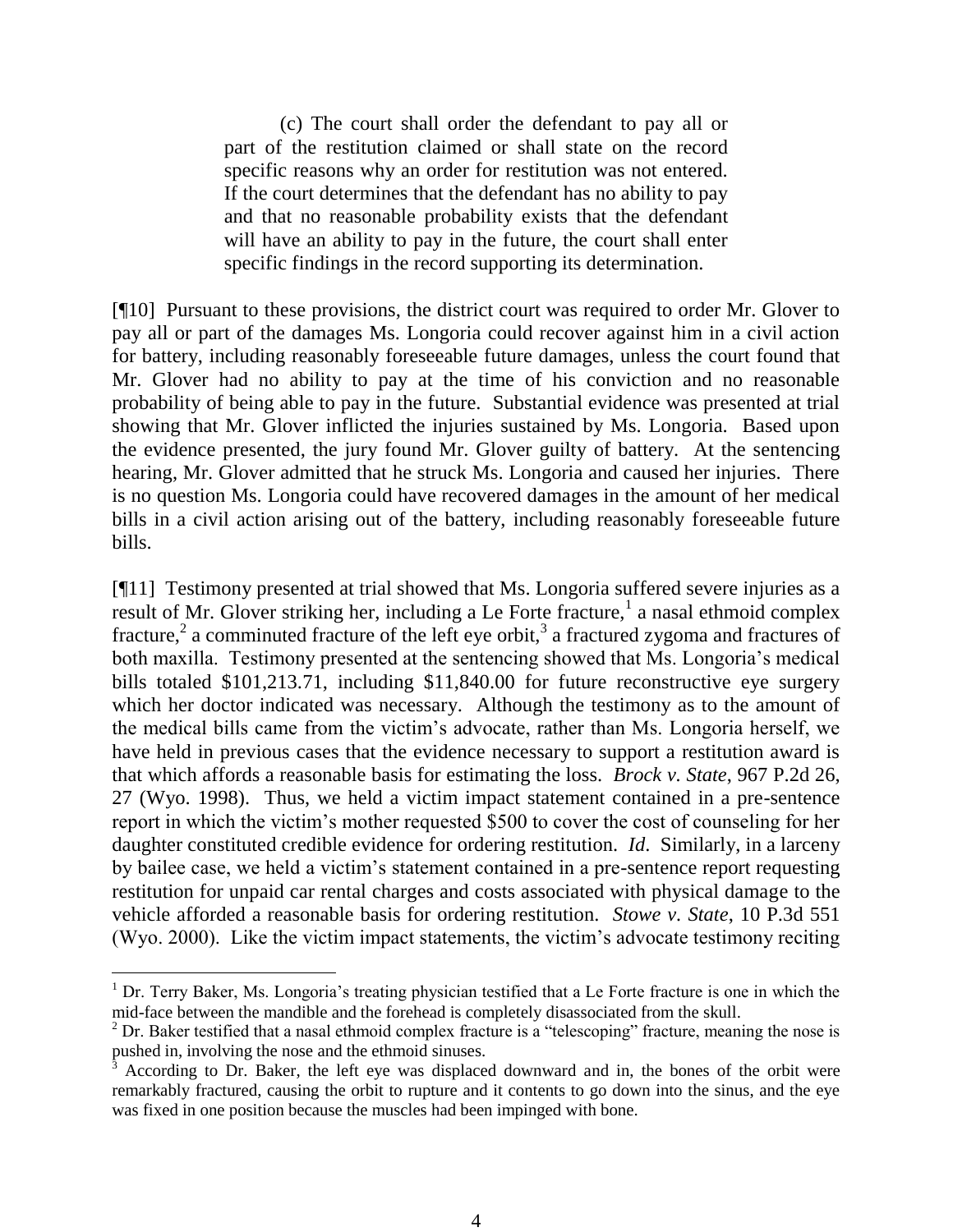Ms. Longoria's medical bills afforded a reasonable basis for the district court's restitution order. We hold the evidence was sufficient to support the order.

[¶12] Mr. Glover also contends that the district court did not make the required finding that he had the present or future ability to pay the restitution, the evidence suggested he did not and will not have that ability and the district court's restitution order must be reversed. The plain language of Wyo. Stat. Ann. § 7-9-102 (LexisNexis 2007) does not require the district court to specifically find that the defendant has or will have the ability to pay. Rather, the provision requires the court to make a specific finding only when it determines the defendant does not have the ability to pay. Apparently, the district court concluded a reasonable probability existed that Mr. Glover had or would have an ability to pay. From the record before us, we hold the district court could reasonably have reached that conclusion. Evidence was presented at trial showing that Mr. Glover worked on a gas rig at the time of the offense. He told the judge at the sentencing hearing that he wanted to serve his time and get back to his family who needed his support. The district court did not abuse its discretion in failing to specifically find that Mr. Glover did not and probably would not in the future have an ability to pay restitution.

# **2.** *Reimbursement of Public Defender Fees*

[¶13] Mr. Glover also contends the district court committed error when it ordered him to reimburse the State for his public defender's fees in the amount of \$12,500. Mr. Glover did not object to the order in district court. Therefore, we apply the plain error standard which requires Mr. Glover to show that the incident alleged as error clearly appears in the record, the alleged error violated a clear and unequivocal rule of law, and the error denied him a substantial right resulting in material prejudice. *Martin, ¶* 31, 149 P.3d at 714.

[¶14] Mr. Glover's claim fails because he cannot show that the district court's order requiring him to reimburse the State for his public defender's fees violated a clear and unequivocal law. Wyo. Stat. Ann. § 7-6-106(c) (LexisNexis 2007) provides:

> (c) In every case in which a person has received services under W.S. 7-6-104, the presiding judge shall determine whether the person . . . is able to provide any funds toward payment of part or all of the cost associated with such services. If the person . . . is not able to provide any funds towards payment of costs, the court shall enter a specific finding on the record. If the court determines the person . . . is able to provide any amount as reimbursement, the court shall order the person . . . to reimburse the state for all or part of the costs of the services provided or shall state on the